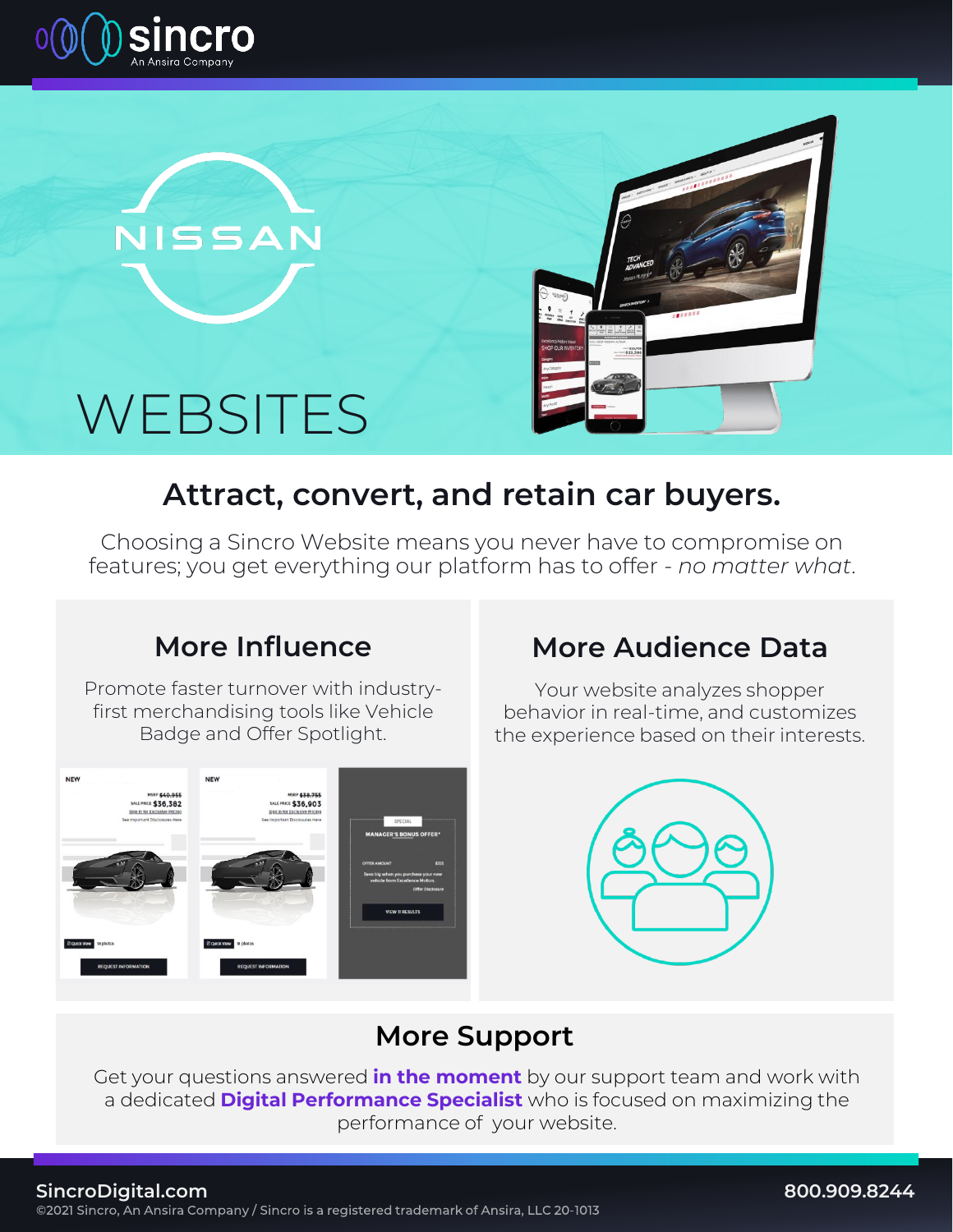



## **More Creative Control**

Make your brand stand out with a full suite of design tools

- Built-in graphic design tool
- Curated gallery of custom and seasonal designs
- Dozens of prebuilt inventory and landing page templates

#### Chance to Sell Recommendations for Vehicle Engagemen Pre-Owned & CPO New  $2/40$  $3/59$ chance to sell veh MEM ALL 2 Pre-Owned<br>se to Sell & VDP New<br>ce to Sell & VDP View

**Vehicle Insights** 

## **More Insights**

Make informed decisions about your business with actionable data found in exclusive Google Analytics reports, platform A/B testing, and Sincro Insights.



## **More Shopper Engagement**

Know what content cards are driving the most shopper engagement right now and activate the A/B tested Vehicle Search Results page layout to generate:

**+28%** more email leads\*

**+50%** more Vehicle Detail Page views\*

*\*Sincro Insights, October 2018*

### **More Peace of Mind**

With ADA lawsuits on the rise, protect your dealership with the only platform built to enable compliance with WCAG 2.1 Level AA standards. For an additional layer of accessibility, you also get the full accessiBe solution at no additional cost.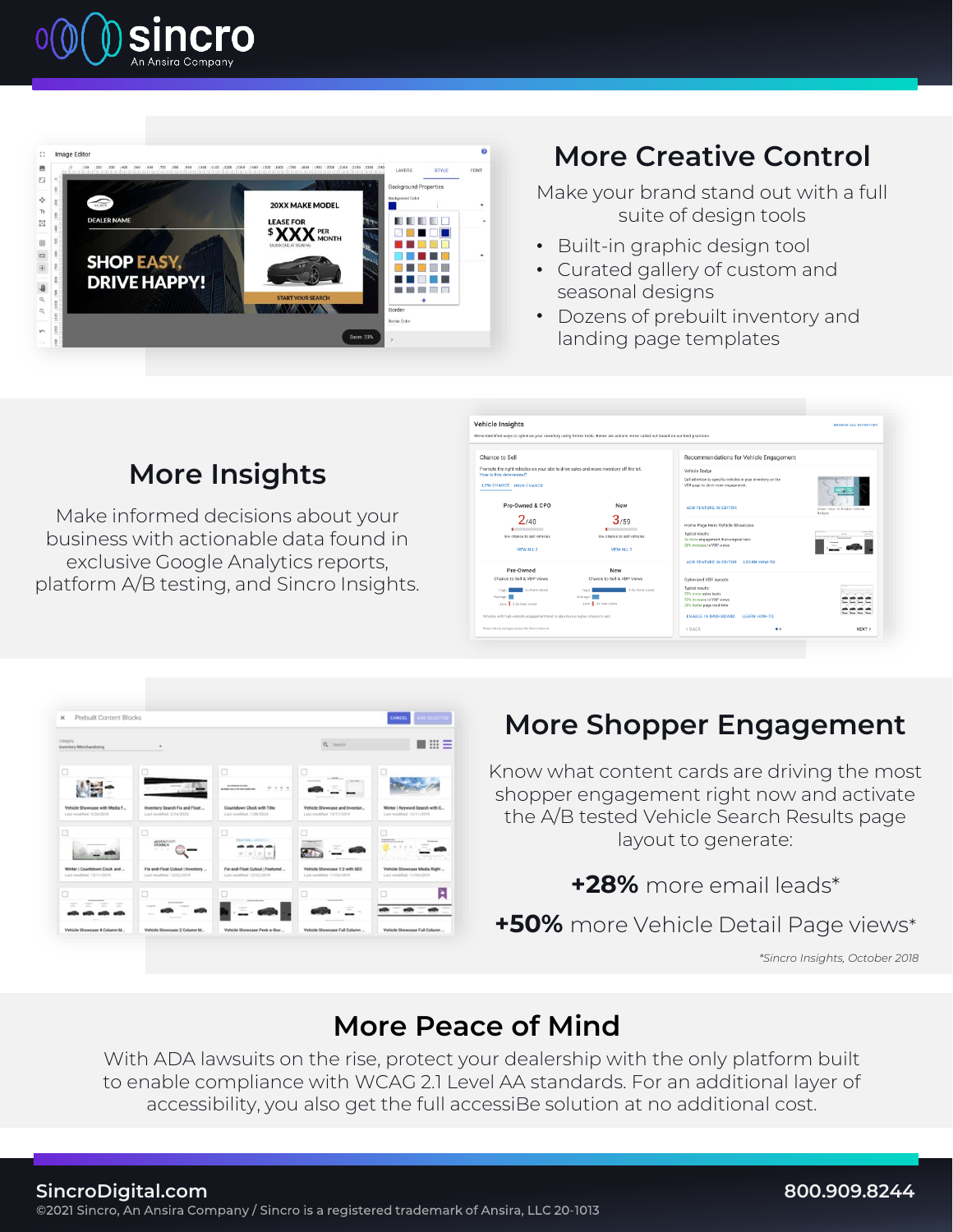

## A ROBUST LEAD-GENERATION PLATFORM

**All three Sincro website packages include our full suite of website technology**. In fact, every package includes dynamic full website personalization and In The Moment Service.

### **Standard Website Features and Functionality Include:**

#### **PROTECTION**

- Enable ADA WCAG 2.1 Level AA Compliance (without 3rd-party plug-ins or additional service requirements)
- Full accessiBe Solution (includes foreground application, litigation support package, and on-going AI-powered remediation)
- Consumer Privacy Tool

#### **CUSTOM EXPERIENCES**

- Dynamic Full Site Personalization (New, Used, Likely Buyer, Service + Parts)
- Sincro Audience Platform +90M Shopper Profiles

#### **DATA & ANALYTICS**

- Platform A/B Testing
- Content Engagement Heat Map
- Vehicle Insights
- Google Analytics
- Google Analytics Prebuilt Performance Dashboards
- Audience + Sales Performance Dashboard

#### **PERFORMANCE**

- Google-Preferred Fully Responsive Websites
- Platform SEO (Built-in Structured Data and Schema)
- SSL (HTTPS) Secure Websites
- +65 3rd-Party Integrations
- Domain & Email Hosting

#### **DESIGN**

- Slide Studio
- Design Calendar
- Unlimited Landing Pages
- Prebuilt Content Block Gallery
- Curated Selection of Website Designs
- Robust Content Management System with Stock Image Library

#### **MERCHANDISING & TOOLS**

- Fully Integrated Incentives
- Unlimited Inventory Exports
- Lot Merchandiser
- Shopper Accounts
- Unlimited Custom Lead Forms
- 9 VSR + 9 VDP Prebuilt Layouts
- Shopper Urgency + Vehicle Urgency
- Enhanced Inventory Navigation
- Call Tracking Numbers (CTN)
- **And More!** Mobile Add-to-Wallet, Offer Spotlight, Promo Pop, Rapid Search, Vehicle Badge, Vehicle Showcase Card, Voice Search



**SincroDigital.com**<br>©2021 Sincro, An Ansira Company / Sincro is a registered trademark of Ansira, LLC 20-1013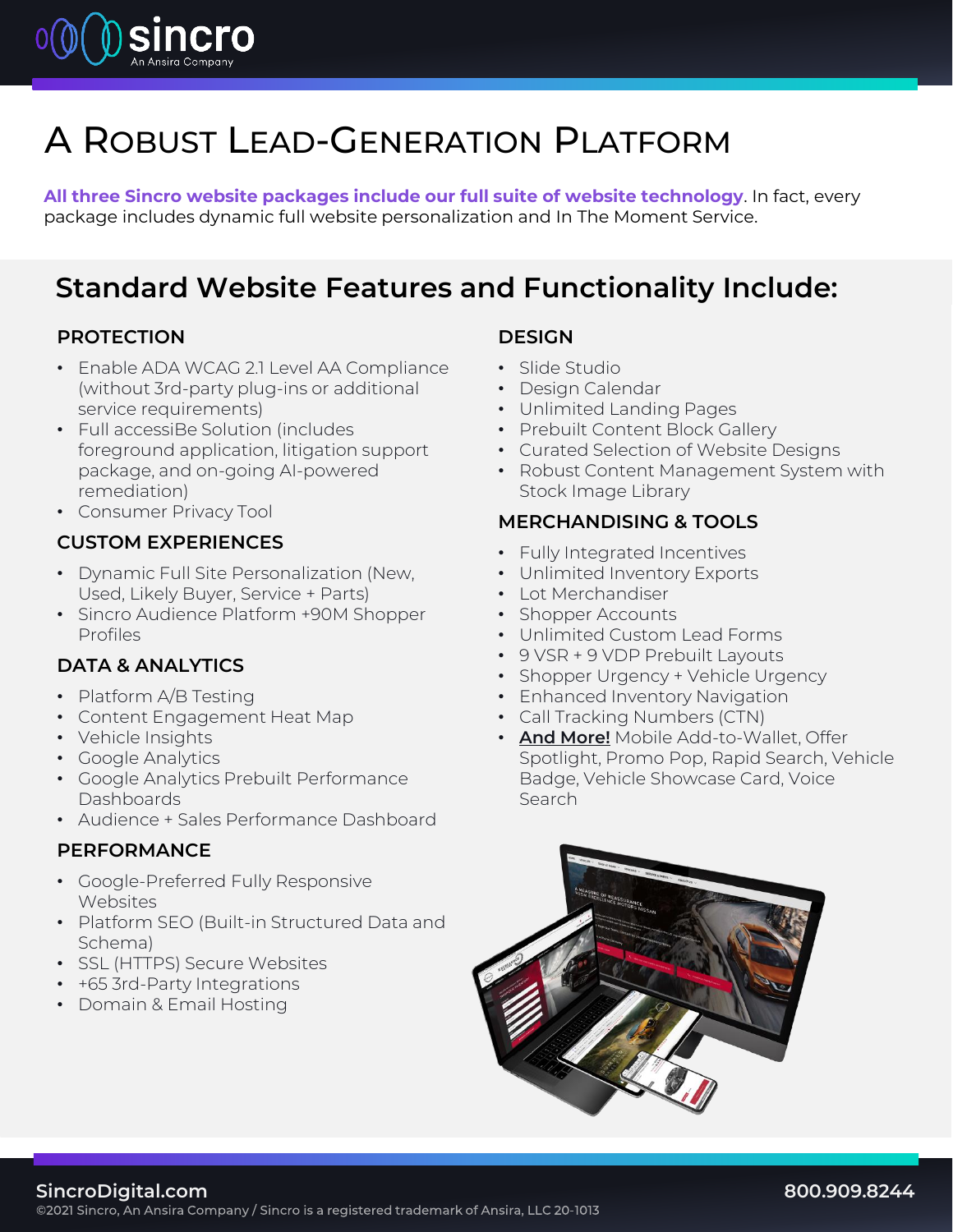

## NISSAN APPROVED WEBSITE PACKAGES

|                                                                                                                                                                                                            | <b>SILVER</b><br>\$799                                                                                           | <b>GOLD</b><br>\$1149    | <b>PLATINUM</b><br>\$1699 |
|------------------------------------------------------------------------------------------------------------------------------------------------------------------------------------------------------------|------------------------------------------------------------------------------------------------------------------|--------------------------|---------------------------|
|                                                                                                                                                                                                            | All Packages Enable ADA WCAG 2.1 Level AA Compliance<br>(Full accessiBe Solution Included at NO Additional Cost) |                          |                           |
| <b>SINCRO WEBSITES</b><br>• Every Package Includes Our Comprehensive<br>Website Platform delivering Protection, Custom<br>Experiences, Design, Performance, Data &<br>Analytics, and Merchandising & Tools |                                                                                                                  |                          |                           |
| IN THE MOMENT SERVICE<br>• Faster Response Times & Technical Support<br>• Live Website Training Sessions                                                                                                   |                                                                                                                  |                          |                           |
| <b>UNLIMITED CUSTOM CREATIVE CONTENT</b>                                                                                                                                                                   | \$499/mo<br>(a la carte)                                                                                         |                          |                           |
| <b>VIDEO TEST DRIVE</b>                                                                                                                                                                                    | N/A                                                                                                              |                          |                           |
| <b>INVENTORY PIC-2-VID</b>                                                                                                                                                                                 | N/A                                                                                                              |                          |                           |
| <b>PlusSEO</b><br>• Optimized Homepage + Up to 20 New Model VSR<br>Pages + 4 Services Pages                                                                                                                | N/A                                                                                                              |                          | N/A                       |
| <b>PremierSEO</b><br>• Optimized Homepage + ALL New + CPO Model<br>VSR Pages + Model Landing Pages + ALL Service<br>Pages                                                                                  | N/A                                                                                                              | N/A                      |                           |
| <b>DIGITAL PERFORMANCE SPECIALIST</b>                                                                                                                                                                      | \$699/mo<br>(a la carte)                                                                                         | \$699/mo<br>(a la carte) |                           |

#### **Enroll Now**

https://www.nissandigitalprogram.com/sincro/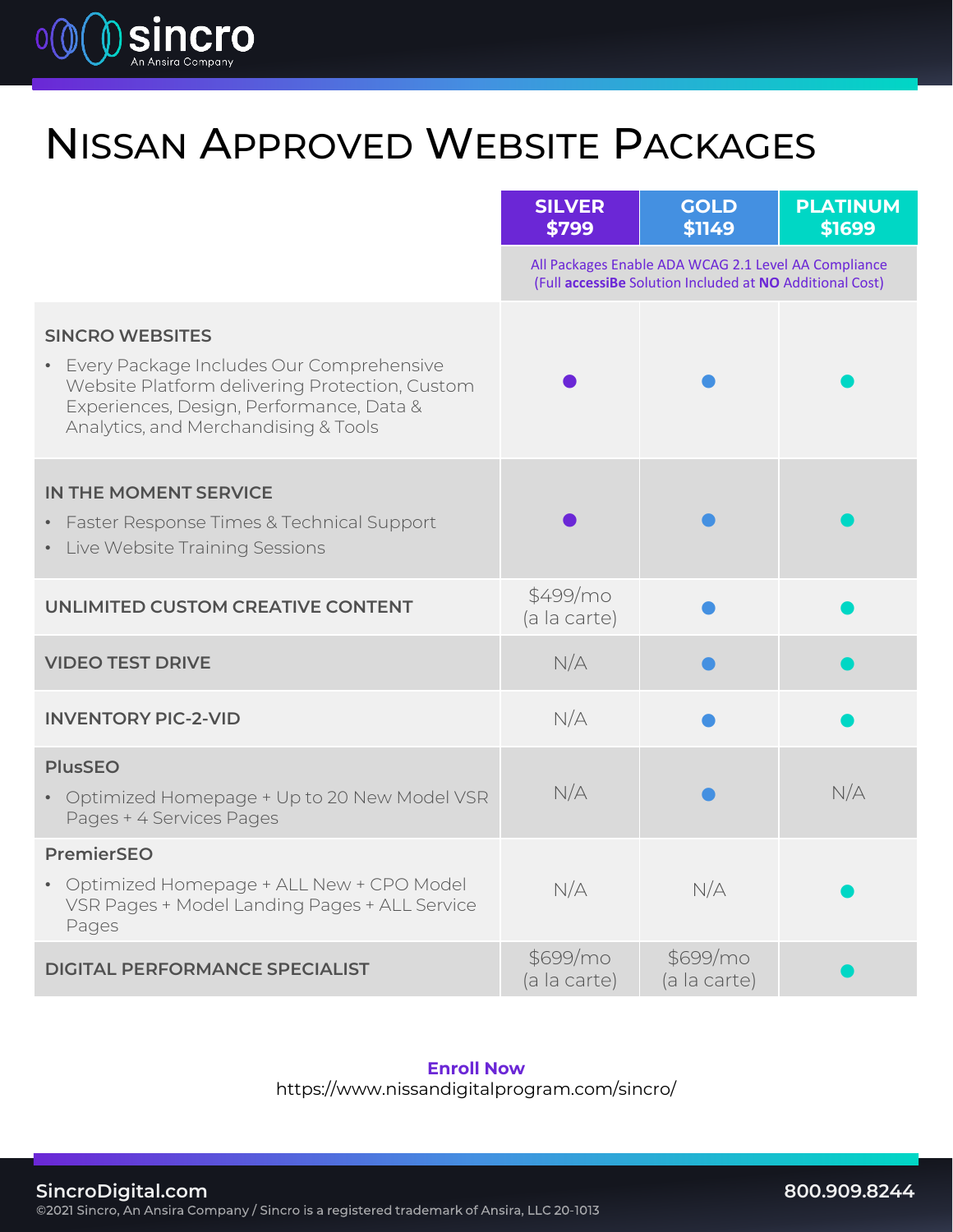

# A LA CARTE SOLUTIONS

|                                            | <b>SILVER</b>             | <b>GOLD</b>                | <b>PLATINUM</b>         |
|--------------------------------------------|---------------------------|----------------------------|-------------------------|
| <b>Digital Performance Specialist</b>      | \$699/mo                  | \$699/mo                   | <b>INCLUDED</b>         |
| <b>Unlimited Custom Creative Content</b>   | \$499/mo                  | <b>INCLUDED</b>            | <b>INCLUDED</b>         |
| <b>PowerSEO</b>                            | \$1399/mo<br>\$1399 Setup | N/A                        | N/A                     |
| <b>PowerSEO Upgrade</b>                    | N/A                       | \$799/mo<br>\$799 Setup    | \$799/mo<br>\$799 Setup |
| <b>Google My Business (w/o PowerSEO)</b>   |                           | \$599/mo<br>\$599 Setup    |                         |
| <b>Google My Business (with PowerSEO)</b>  |                           | \$499/mo<br>\$499 Setup    |                         |
| <b>Power Social</b>                        |                           | \$1200/mo<br>\$1,200 Setup |                         |
| <b>Social Essentials</b>                   |                           | \$499/mo<br>\$499 Setup    |                         |
| <b>Sales &amp; Service Email Marketing</b> |                           | \$1999/mo<br>\$1499 Setup  |                         |
| <b>Sales Email Marketing</b>               |                           | \$1199/mo<br>\$1199 Setup  |                         |
| <b>Service Email Marketing</b>             |                           | \$1199/mo<br>\$1199 Setup  |                         |

**Enroll Now**

https://www.nissandigitalprogram.com/sincro/